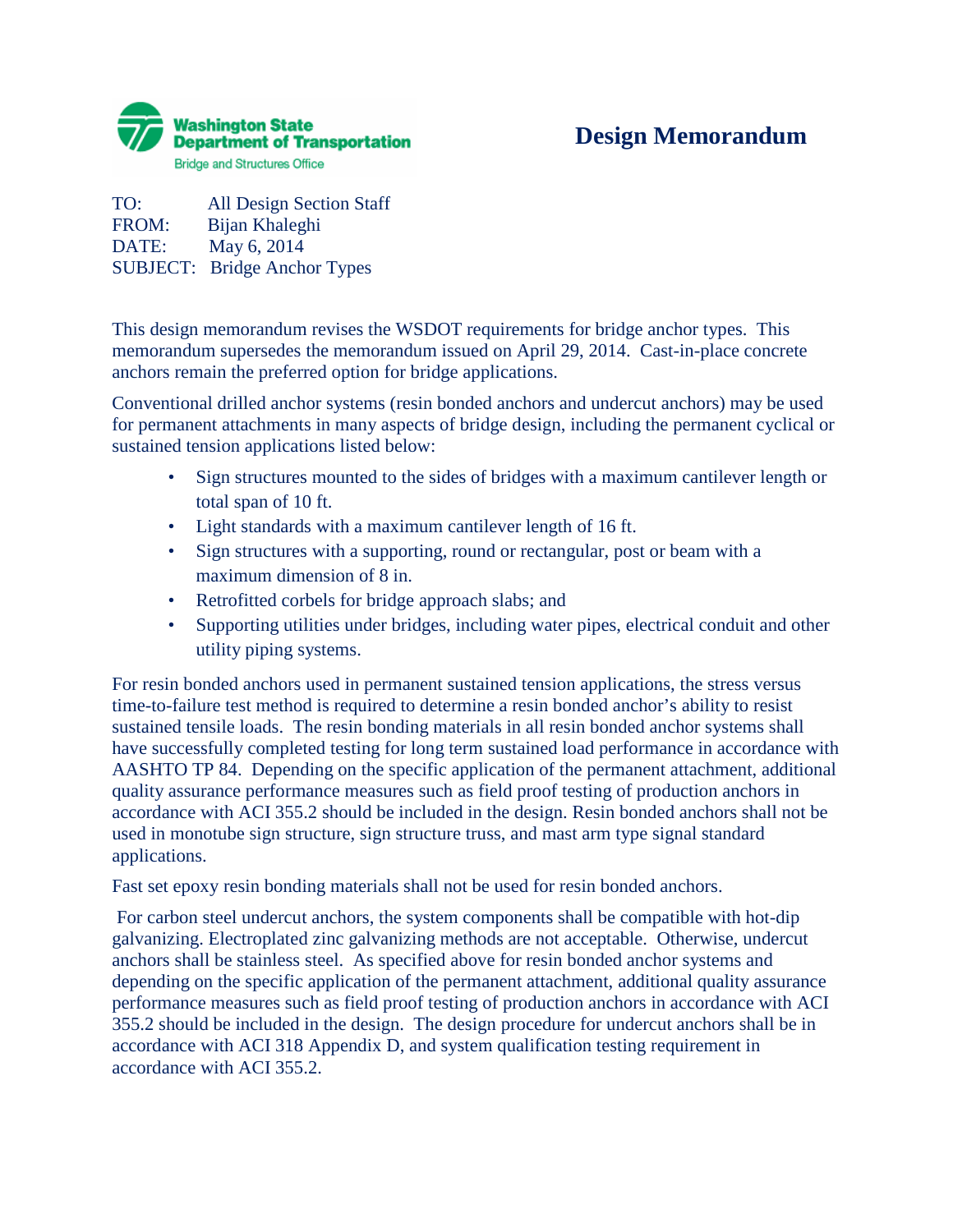Expansion anchors and mechanical anchors are not allowed for any permanent applications, except for specific connection details previously approved by the Bridge and Structures Office for precast concrete panel faced structural earth walls as low risk applications.

## **Background:**

Conventional drilled anchor systems (resin bonded anchors and undercut anchors) may be used for permanent attachments in cyclical or sustained tension applications, provided certain safeguards are observed. The resin bonding agent of the resin bonded anchor system shall have successfully completed testing for long term sustained load performance in accordance with AASHTO TP 84. Depending on the specific application of the permanent attachment, additional quality assurance performance measures such as field proof testing of production anchors in accordance with ACI 355.2 should be included in the design.

The system components of undercut anchors shall be compatible with hot-dip galvanizing. Electroplated zinc galvanizing methods are not acceptable. Otherwise, undercut anchors shall be stainless steel. As specified above for resin bonded anchor systems and depending on the specific application of the permanent attachment, additional quality assurance performance measures such as field proof testing of production anchors in accordance with ACI 355.2 should be included in the design. The design procedure and system qualification testing requirement for undercut anchors are added for better performance.

If you have any questions regarding these issues, please contact DeWayne Wilson at (360) 705- 7214 [\(WilsonD@WSDOT.WA.GOV\)](mailto:ClarkeP@WSDOT.WA.GOV), Mike Bauer at (360) 705-7190 [\(BauerM](mailto:LeeCh@wsdot.wa.gov) [WSDOT.WA.GOV \)](mailto:LeeCh@wsdot.wa.gov), or Bijan Khaleghi at (360) 705-7181 [\(Bijan.Khaleghi@WSDOT.WA.GOV\)](mailto:Bijan.Khaleghi@WSDOT.WA.GOV)

cc: Mark Gaines, Bridge Construction - 47354 Craig Boone, Bridge and Structures – 47340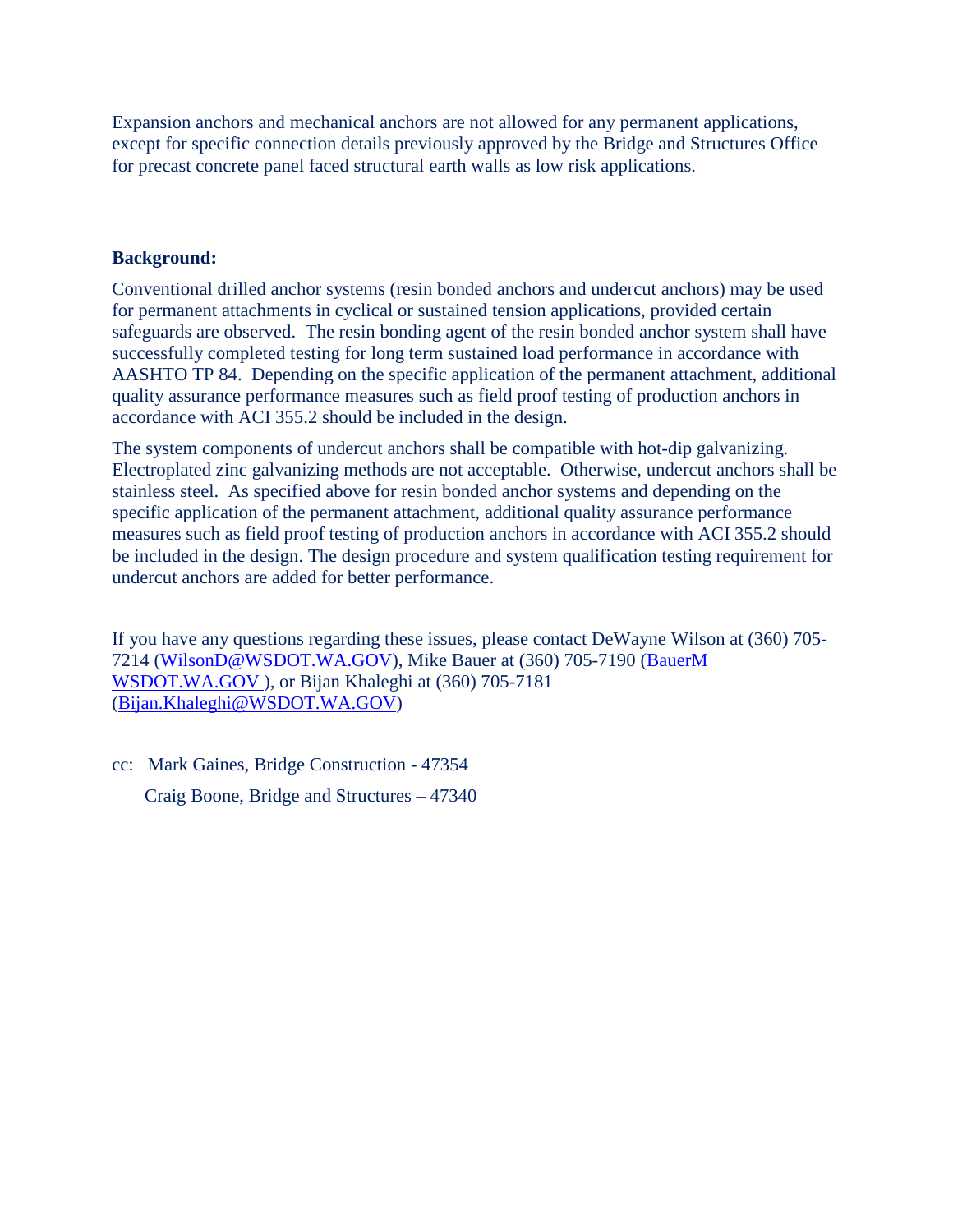## **BDM Revisions: (Black is current BDM, Red is added revisions)**

## **10.10 Drilled Anchors For Permanent Attachments**

WSDOT allows conventional drilled anchors systems **(**resin bonded anchors and undercut anchors) for permanent attachments in many aspects of bridge design, including the permanent cyclical or sustained tension applications listed below.

- Sign structures mounted to the sides of bridges with a maximum cantilever length or total span of 10 ft.
- Light standards with a maximum cantilever length of 16 ft.
- Sign structures with a supporting, round or rectangular, post or beam with a maximum dimension of 8 in.
- Retrofitted corbels for bridge approach slabs.
- Supporting utilities under bridges, including water pipes, electrical conduit and other utility piping systems.

For resin bonded anchors used in permanent sustained tension applications, the stress versus time-to-failure test method is required to determine a resin bonded anchor's ability to resist sustained tensile loads. The resin bonding material in all resin bonded anchor systems shall have successfully completed testing for long term sustained load performance in accordance with AASHTO TP 84. Depending on the specific application of the permanent attachment, additional quality assurance performance measures such as field proof testing of production anchors in accordance with ACI 355.2 should be included in the design. Resin bonded anchors shall not be used in monotube sign structure, sign structure truss, and mast arm type signal standard applications.

Fast set resin bonding materials shall not be used for resin bonded anchors.

For carbon steel undercut anchors, the system components shall be compatible with hot-dip galvanizing – electroplated zinc galvanizing methods are not acceptable. Otherwise, undercut anchors shall be stainless steel. As specified above for resin bonded anchor systems and depending on the specific application of the permanent attachment, additional quality assurance performance measures such as field proof testing of production anchors in accordance with ACI 355.2 should be included in the design. The design procedure for undercut anchors shall be in accordance with ACI 318 Appendix D, and system qualification testing requirement in accordance with ACI 355.2.

Expansion anchors and mechanical anchors are not allowed for any permanent applications, except for specific connection details previously approved by the Bridge and Structures Office for precast concrete panel faced structural earth walls as low risk applications.